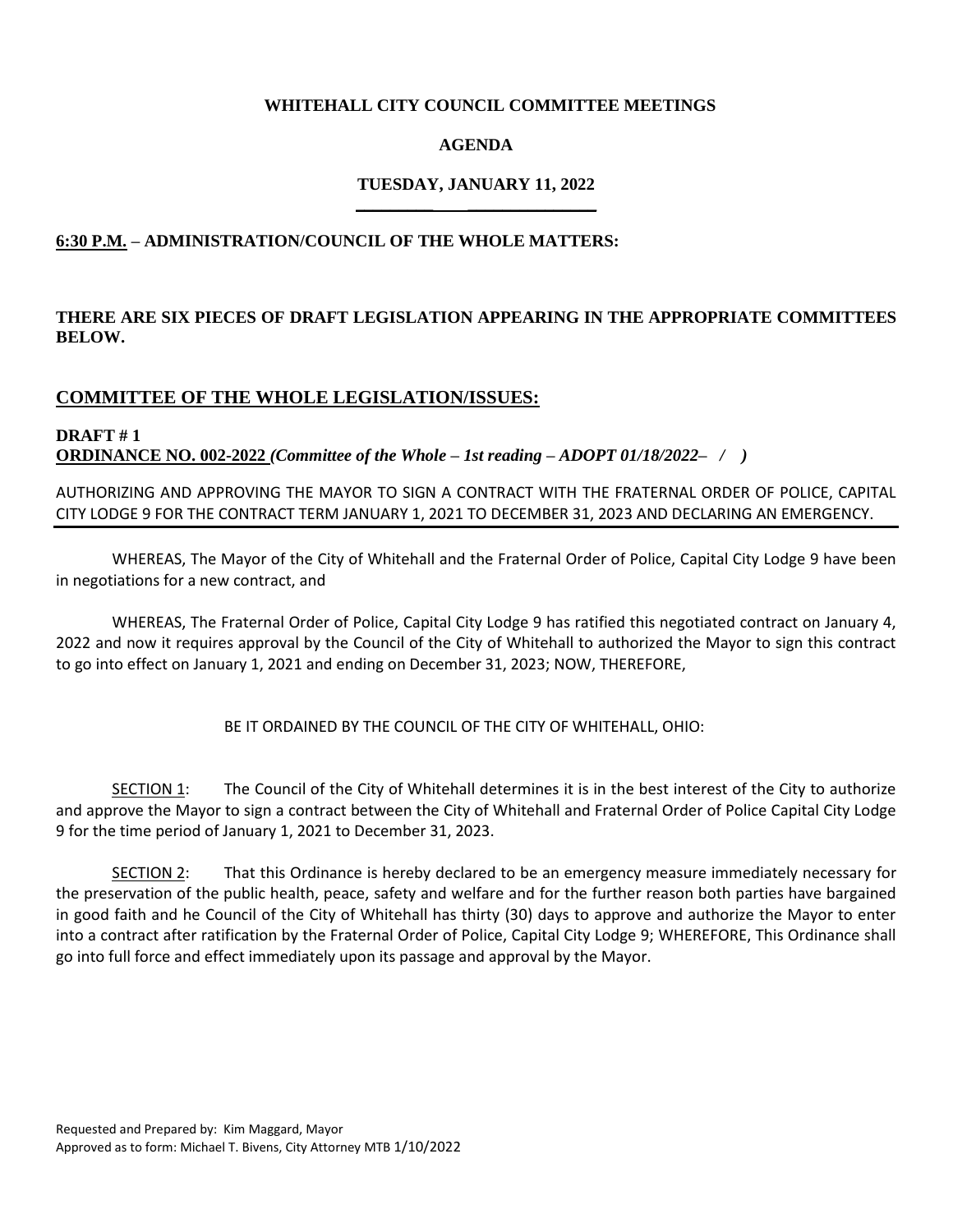# **DRAFT # 2 RESOLUTION NO. 001-2022** *(Committee of the Whole – 1st reading – ADOPT 01/18/2022– / )*

A RESOLUTION DECLARING IT NECESSARY TO LEVY AN ADDITIONAL 2.83-MILL TAX LEVY FOR THE PURPOSE OF PROVIDING AND MAINTAINING MOTOR VEHICLES, COMMUNICATIONS, OTHER EQUIPMENT, BUILDINGS, AND SITES FOR SUCH BUILDINGS USED DIRECTLY IN THE OPERATION OF A POLICE DEPARTMENT, FOR THE PAYMENT OF SALARIES OF PERMANENT OR PART-TIME POLICE, COMMUNICATIONS, OR ADMINISTRATIVE PERSONNEL TO OPERATE THE SAME, INCLUDING THE PAYMENT OF ANY EMPLOYER CONTRIBUTIONS REQUIRED FOR SUCH PERSONNEL UNDER SECTION 145.48 OR 742.33 OF THE REVISED CODE, FOR THE PROVISION OF AMBULANCE OR EMERGENCY MEDICAL SERVICES OPERATED BY A POLICE DEPARTMENT, OR FOR THE PAYMENT OF OTHER RELATED COSTS; AND REQUESTING THE FRANKLIN COUNTY AUDITOR TO CERTIFY THE TOTAL CURRENT TAX VALUATION OF THE CITY AND THE DOLLAR AMOUNT OF REVENUE THAT WOULD BE GENERATED BY THAT ADDITIONAL LEVY, PURSUANT TO SECTIONS 5705.03 AND 5705.19(J) OF THE REVISED CODE, AND DECLARING AN EMERGENCY.

**WHEREAS**, this Council finds that the amount of taxes which may be raised within the ten-mill limitation by levies on the current tax duplicate will be insufficient to provide an adequate amount for the necessary requirements of the City and that, in accordance with Sections 5705.19(J) of the Revised Code, it is necessary to levy a tax in excess of that limitation for the purpose of providing and maintaining motor vehicles, communications, other equipment, buildings, and sites for such buildings used directly in the operation of a police department, for the payment of salaries of permanent or part-time police, communications, or administrative personnel to operate the same, including the payment of any employer contributions required for such personnel under section 145.48 or 742.33 of the Revised Code, for the provision of ambulance or emergency medical services operated by a police department, or for the payment of other related costs; and

**WHEREAS**, in accordance with Section 5705.03(B) of the Revised Code, in order to submit the question of a tax levy pursuant to Sections 5705.19(J), this Council must request that the Franklin County Auditor certify the (i) total current tax valuation of the City and (ii) dollar amount of revenue that would be generated by the levy; and

**WHEREAS**, in accordance with Section 5705.03(B), upon receipt of a certified copy of a resolution of this Council declaring the necessity of a tax, stating its purpose, whether it is an additional levy, a renewal or a replacement of an existing tax, or the renewal or replacement of an existing tax with an increase or a decrease, the Section of the Revised Code authorizing the submission of the question of the tax, the term of years of the tax (or that it is for a continuing period of time), that the tax is to be levied upon the entire territory of the City, the date of the election at which the question of the tax shall appear on the ballot, that the ballot measure shall be submitted to the entire territory of the City, the tax year in which the tax will first be levied and the calendar year in which it will be first collected and each county in which the City has territory, and requesting such certification, the Franklin County Auditor is to certify the (i) total current tax valuation of the City and (ii) dollar amount of revenue that would be generated by the specified number of mills;

**NOW, THEREFORE, BE IT RESOLVED** by the Council of the City of Whitehall, Franklin County, Ohio, that:

Section 1. Declaration of Necessity of Tax Levy. This Council declares that (i) it is necessary to levy, for a continuing period of time, an additional 2.83-mill ad valorem property tax outside of the ten-mill limitation for the purpose of providing and maintaining motor vehicles, communications, other equipment, buildings, and sites for such buildings used directly in the operation of a police department, for the payment of salaries of permanent or part-time police, communications, or administrative personnel to operate the same, including the payment of any employer contributions required for such personnel under section 145.48 or 742.33 of the Revised Code, for the provision of ambulance or emergency medical services operated by a police department, or for the payment of other related costs, (ii) as authorized by Section 5705.19(J) of the Revised Code, it intends to submit the question of that additional tax levy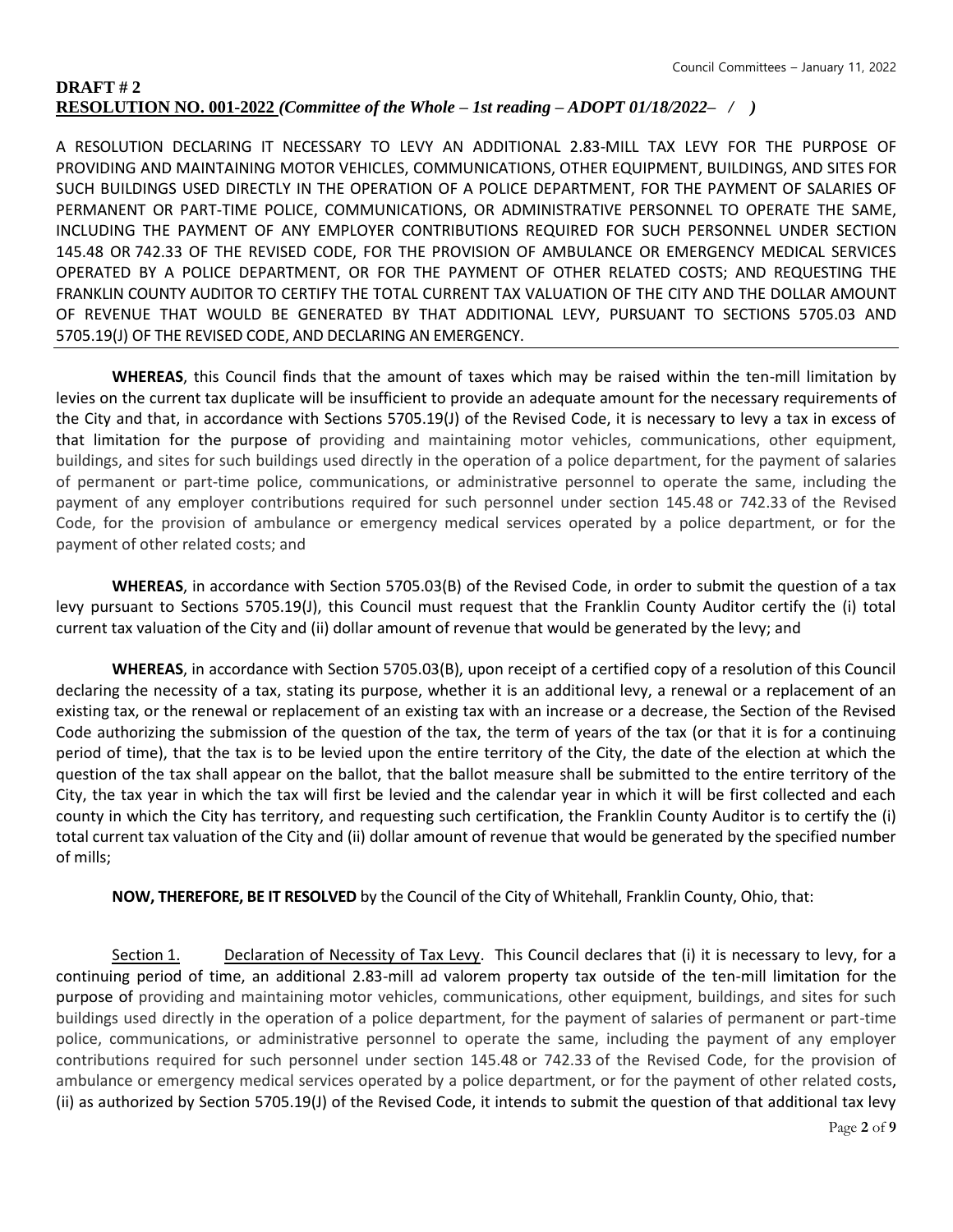to the electors of the entire territory of the City at an election to be held on May 3, 2022, and (iii) the City has territory only in the County of Franklin. If approved, that tax will be levied upon the entire territory of the City commencing in tax year 2022, for first collection in calendar year 2023.

Section 2. Request for Certification. This Council requests the Franklin County Auditor to certify to it both (i) the total current tax valuation of the City and (ii) the dollar amount of revenue that would be generated by the additional 2.83-mill levy specified in Section 1.

Section 3. Certification and Delivery of Resolution to County Auditor. The Clerk of Council is authorized and directed to deliver or cause to be delivered promptly to the Franklin County Auditor a certified copy of this Resolution.

Section 4. Compliance with Open Meeting Requirements. This Council finds and determines that all formal actions of this Council concerning and relating to the adoption of this Resolution were taken in an open meeting of this Council and that all deliberations of this Council and of any committees that resulted in those formal actions were in meetings open to the public in compliance with the law.

Section 5. Captions and Headings. The captions and headings in this Resolution are solely for convenience of reference and in no way define, limit or describe the scope or intent of any Sections, subsections, paragraphs, subparagraphs or clauses hereof. Reference to a Section means a section of this Resolution unless otherwise indicated.

Section 6. Effective Date. This Resolution is declared to be an emergency measure necessary for the immediate preservation of the public peace, health, safety, or welfare of the City, and for the further reason that this Ordinance is required to be immediately effective so that it can be timely filed with the Franklin County Auditor, in order that the question of the additional 2.83-mill tax levy for the purpose stated in Section 1 may be submitted to the electors at an election on May 3, 2022; wherefore, wherefore, this Resolution shall be in full force and effect immediately upon its passage.

Requested by: Mayor Kim Maggard, Police Chief Mike Crispen and City Council Prepared by: Zachary Woodruff, City Administrator. Approved as to form by: Michael T. Bivens, City Attorney MTB 1/10/2022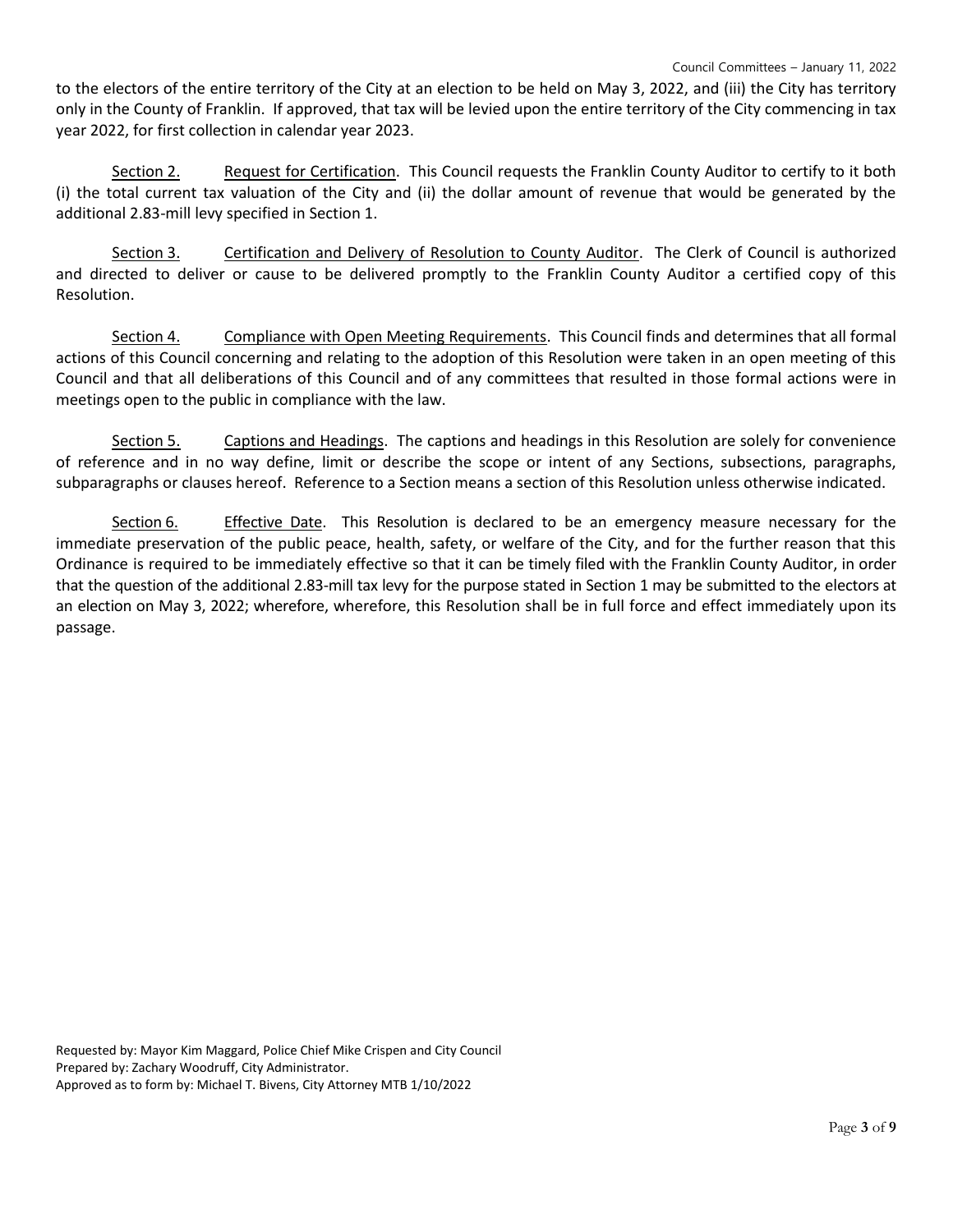## *STANDING COMMITTEES*

# **ADMINISTRATION AND FINANCIAL MANAGEMENT - Chairperson Members:**

## **DRAFT # 3 RESOLUTION NO. 00-2022** *(Adm & Fin. Mgmt – 1st reading – ADOPT 01/18/2022– / )*

### **RESOLUTION NO. 002 -2022**

RECOGNIZING CASEY THOMAS AS THE 2021 ADMINISTRATIVE/SUPPORT EMPLOYEE OF THE YEAR AND AWARDING HER A ONE-TIME PAYMENT OF THREE HUNDRED FIFTY AND NO/100 DOLLARS (\$350.00) AS ADDITIONAL COMPENSATION AND DECLARING AN EMERGENCY.

WHEREAS, it is the desire of this Council to annually recognize and honor City employees who have performed their duties faithfully and in a consistent, persistent and outstanding manner; and

WHEREAS, Casey Thomas was the only service employee in the Building Department at City Hall during several months in 2020 running not only the department but also continuing to do accounts payable, issuing building permits and assisting with multiple miscellaneous tasks. Casey also ran the Community Kids Holiday Program in 2021 on top of her other duties. Casey interacts with many City employees and departments as well as the public through phone calls, emails and helping residents and contractors who visit in person.

WHEREAS, Casey Thomas exceeds expectations and is responsive to the City and its customers' needs; NOW, THEREFORE,

## BE IT RESOLVED BY THE COUNCIL OF THE CITY OF WHITEHALL, OHIO:

SECTION 1: That the Council of the City of Whitehall does hereby recognize and honor Casey Thomas as 2021 ADMINISTRATIVE EMPLOYEE OF THE YEAR and by these presents expresses its appreciation to him for dependable and dedicated service.

SECTION 2: That said Casey Thomas will be and hereby is authorized to receive, in addition to his usual compensation and credits, a payment of three hundred fifty and no/100 dollars (\$350.00) from the Contingency Expense Account (101-950-59900) in recognition of this honor.

SECTION 3: That the City Auditor is hereby authorized to draw his warrant upon the Treasurer for these funds for the purpose stated in this Resolution.

SECTION 4: That the Clerk of this Council be and is hereby directed to provide certified copies of this resolution to the Auditor, Treasurer, Human Resources and Casey Thomas.

SECTION 5: That this Resolution shall go into full force and effect at the earliest time provided by law.

Requested by: Kim Maggard, Mayor Prepared by: Tracy Wentz, Director of Human Resources Approved as to form: Michael T. Bivens, City Attorney MTB 1/11/2022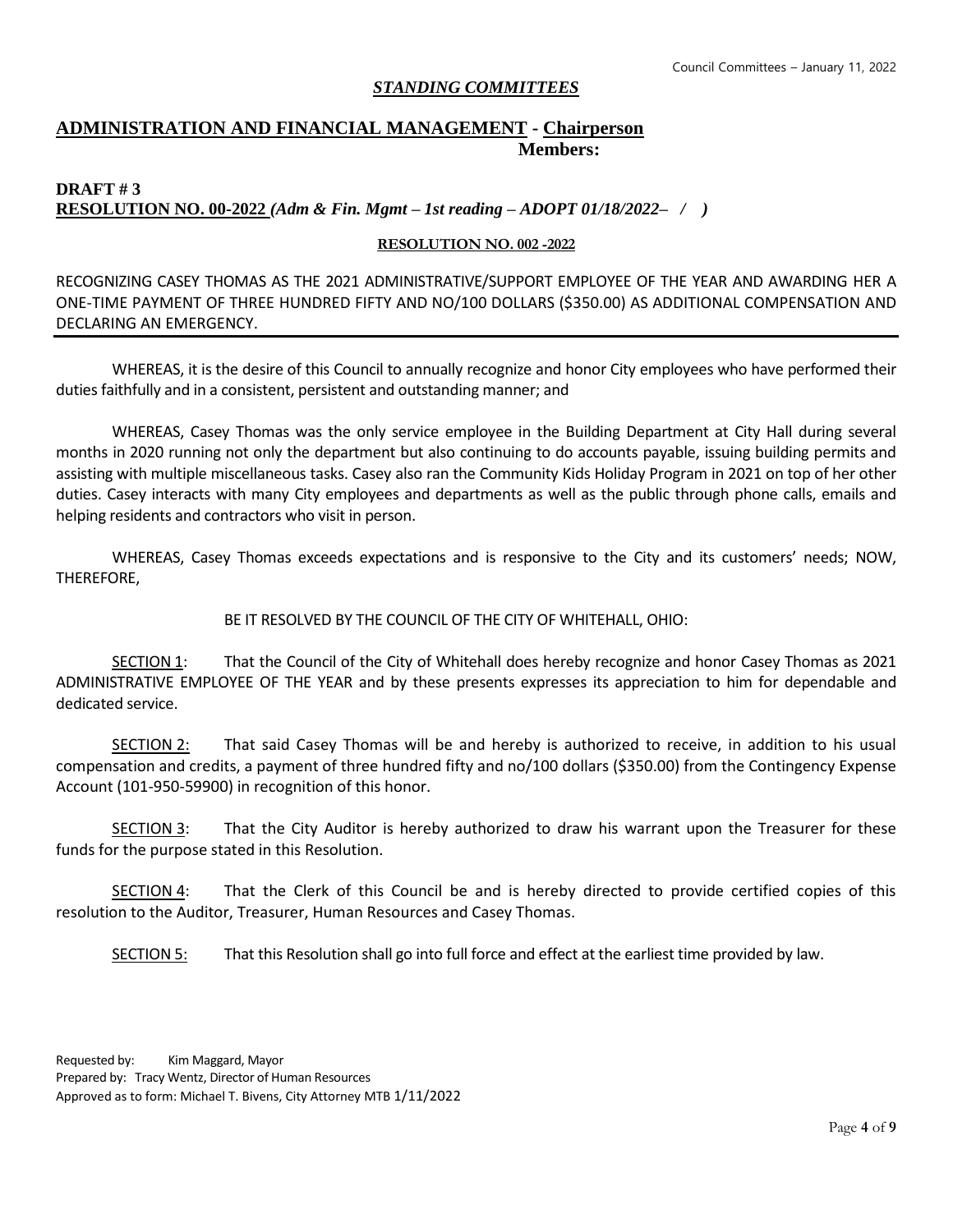#### **COMMUNITY STANDARDS AND ENFORCEMENT – Chairperson Members:**

### **THIRD READING:**

### **Tabled to 01-18-2022**

ORDINANCE NO. 127-2021 *(Comm. Stand. & Enf. – 4th reading – ADOPT 01/18/2022–Bailey/Kantor)*

AMENDING THE ZONING MAP ATTACHED TO CHAPTER 1122 OF THE 1970 CODIFIED ORDINANCES OF THE CITY OF WHITEHALL, OHIO AND AS SUBSEQUENTLY AMENDED, CHANGING THE ZONING ON PROPERTY LOCATED ON 3540 E. MAIN STREET, AND 739 & 721 MAPLEWOOD AVENUE, PARCEL NUMBERS 090-002122, 090-001890, 090-003640, 090-001900, 090- 002485, 090-003638, 090-008240 FROM R-3 RESIDENTIAL DISTRICT AND GENERAL COMMERCE DISTRICT (GCD) TO A-2 APARTMENT DISTRICT, PROPERTY OWNED BY MAMA COMPANY INC. AND DECLARING AN EMERGENCY.

### **Tabled to 01-18-2022**

ORDINANCE NO. 128-2021 *(Comm. Stand. & Enf. – 4th reading – ADOPT 01/18/2022– Bailey/Dixon)*

AMENDING THE ZONING MAP ATTACHED TO CHAPTER 1122 OF THE 1970 CODIFIED ORDINANCES OF THE CITY OF WHITEHALL, OHIO AND AS SUBSEQUENTLY AMENDED, ALLOWING A SPECIAL PERMIT UNDER 1123.06(c)(7) TO ALLOW AN APARTMENT DWELLING STRUCTURE CONTAINING MORE THAN TWELVE DWELLING UNITS ON THE PROPERTY LOCATED AT ON 3540 E. MAIN STREET, AND 739 & 721 MAPLEWOOD AVENUE, PARCEL NUMBERS 090- 002122, 090-001890, 090-003640, 090-001900, 090-002485, 090-003638, 090-008240, PROPERTY OWNED BY MAMA COMPANY INC. AND DECLARING AN EMERGENCY.

# **COMMUNITY AND ELDER ADVOCACY – Chairperson Members:**

No drafts or pending legislation.

# **ECONOMIC DEVELOPMENT – Chairperson Members:**

No drafts or pending legislation.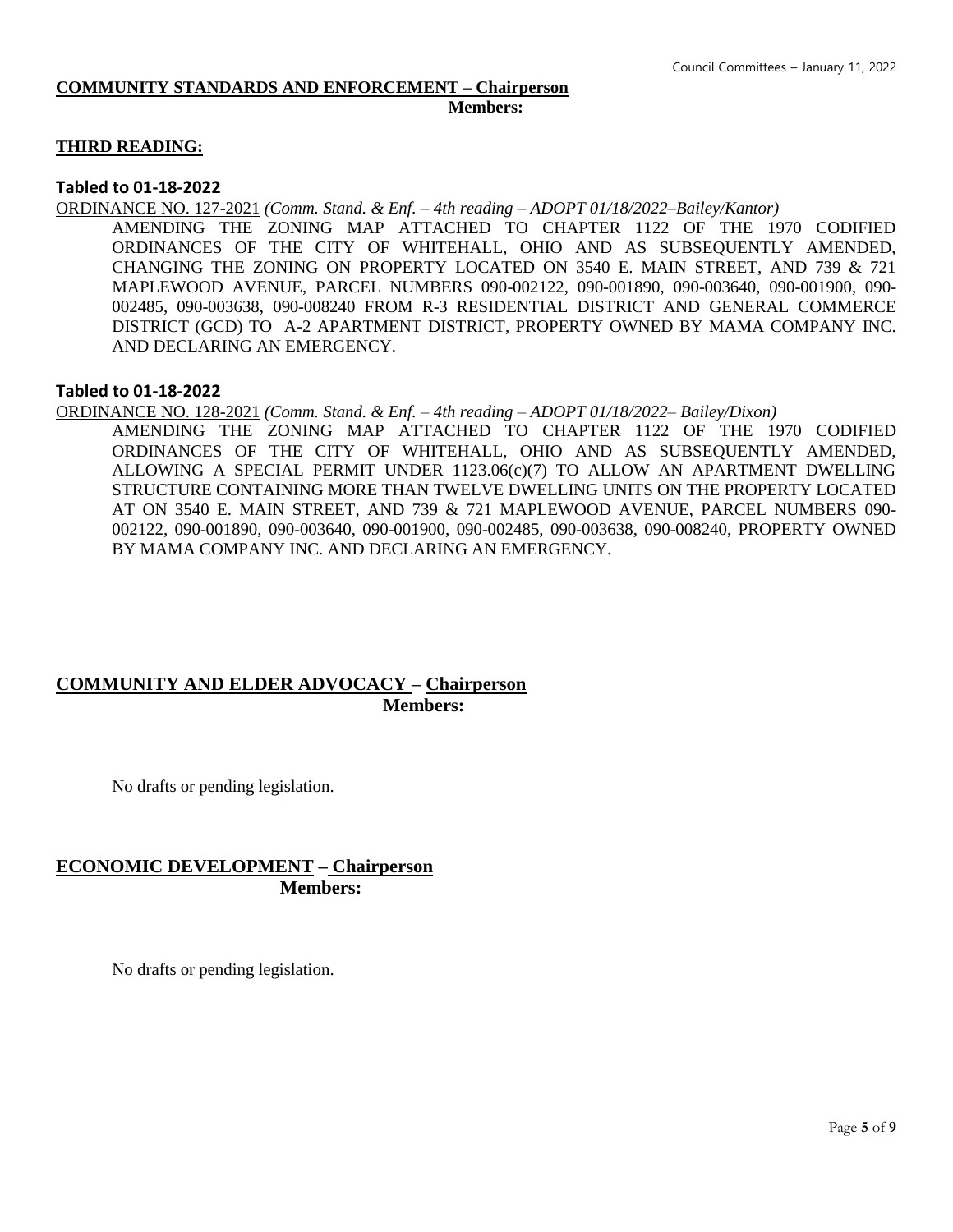# **INFRASTRUCTURE, MAINTENANCE AND SERVICES – Chairperson Members:**

### **DRAFT # 4 RESOLUTION NO. 003-2022** *(Infra, Maint. & Srv – 1st reading – ADOPT 01/18/2022– / )*

RECOGNIZING CHUCK THACKER AS THE 2021 LABOR /SERVICE EMPLOYEE OF THE YEAR AND AWARDING HIM A ONE-TIME PAYMENT OF THREE HUNDRED FIFTY AND NO/100 DOLLARS (\$350.00) AS ADDITIONAL COMPENSATION AND DECLARING AN EMERGENCY.

WHEREAS, it is the desire of this Council to annually recognize and honor City employees who have performed their duties faithfully and in a consistent, persistent and outstanding manner; and

WHEREAS, Chuck Thacker has worked exceptionally hard on bringing the team together, is always willing to assist with events and is a positive worker.

WHEREAS, Chuck Thacker exceeds expectations and is responsive to the City and its customers' needs; NOW, THEREFORE,

BE IT RESOLVED BY THE COUNCIL OF THE CITY OF WHITEHALL, OHIO:

SECTION 1: That the Council of the City of Whitehall does hereby recognize and honor Chuck Thacker as 2021 SERVICE EMPLOYEE OF THE YEAR and by these presents expresses its appreciation to him for dependable and dedicated service.

SECTION 2: That said Chuck Thacker will be and hereby is authorized to receive, in addition to his usual compensation and credits, a payment of three hundred fifty and no/100 dollars (\$350.00) from the Contingency Expense Account (101-950-59900) in recognition of this honor.

SECTION 3: That the City Auditor is hereby authorized to draw his warrant upon the Treasurer for these funds for the purpose stated in this Resolution.

SECTION 4: That the Clerk of this Council be and is hereby directed to provide certified copies of this resolution to the Auditor, Treasurer, Human Resources and Chuck Thacker.

SECTION 5: That this Resolution shall go into full force and effect at the earliest time provided by law.

Requested by: Kim Maggard, Mayor Prepared by: Tracy Wentz, Director of Human Resources Approved as to form: Michael T. Bivens, City Attorney MTB 1/11/2022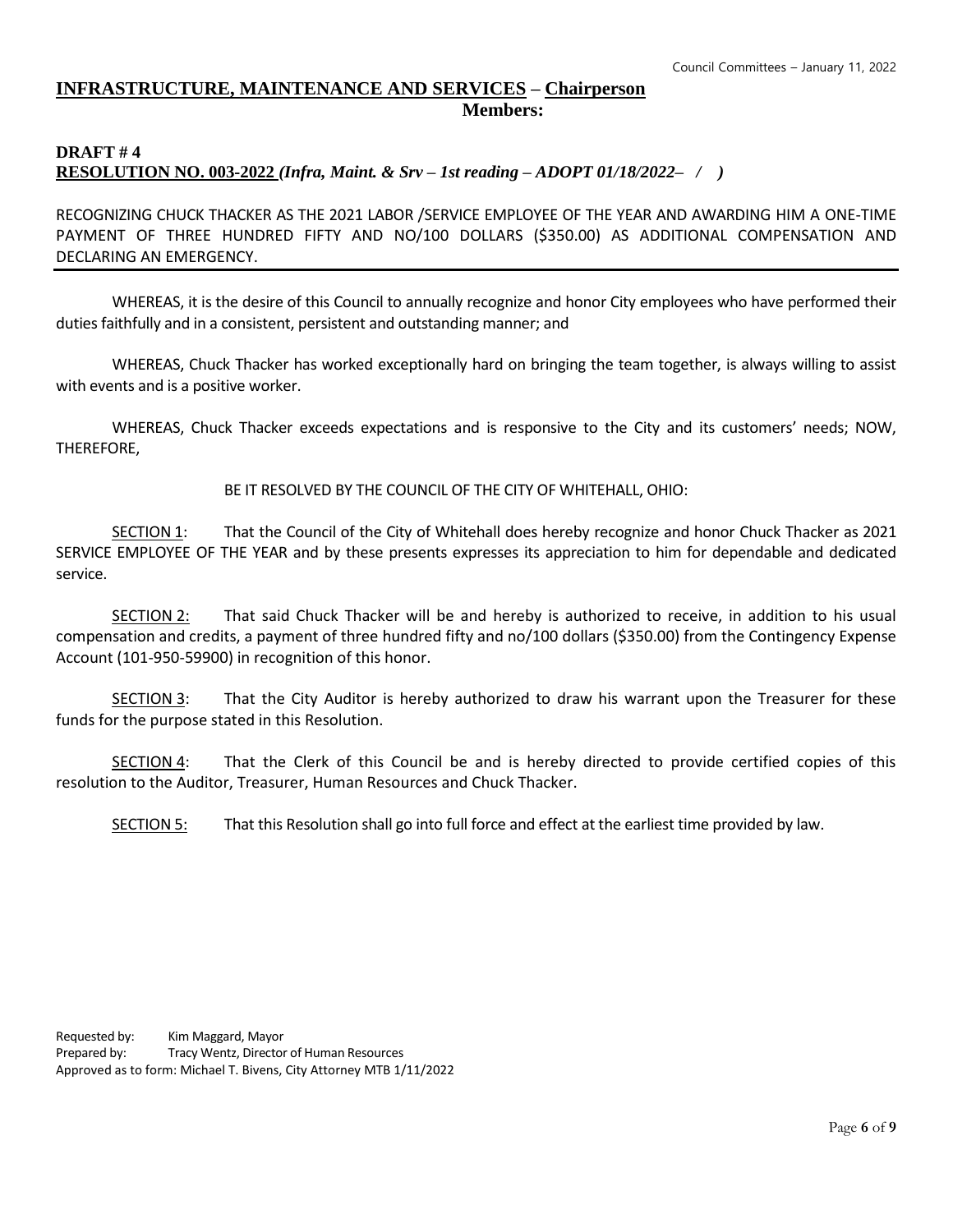# **PUBLIC SAFETY – Chairperson Members:**

# **DRAFT # 5 RESOLUTION NO. 004-2022** *(Public Safety – 1st reading – ADOPT 01/18/2022– / )*

RECOGNIZING BEN LEONARD AS THE 2021 FIREFIGHTER/PARAMEDIC EMPLOYEE OF THE YEAR AND AWARDING HIM A ONE-TIME PAYMENT OF THREE HUNDRED FIFTY AND NO/100 DOLLARS (\$350.00) AS ADDITIONAL COMPENSATION AND DECLARING AN EMERGENCY.

WHEREAS, it is the desire of this Council to annually recognize and honor City employees who have performed their duties faithfully and in a consistent, persistent and outstanding manner; and

WHEREAS, Ben Leonard has gone above and beyond his normal assigned duties. As union president he recently took on the responsibility of organizing the 4 unit breakfast, recent retirement parties and promotion celebrations, this year's Fire Christmas party, the honor guard (of which he a member and financial planner), this year's Red Cross blood drive and helped orchestrate the recent department photographs. He organized and taught very in depth EMS training. He has also become a pump operator for 3 unit and has done an exceptional job.

WHEREAS, Ben Leonard exceeds expectations and is responsive to the City and its customers' needs; NOW, THEREFORE,

BE IT RESOLVED BY THE COUNCIL OF THE CITY OF WHITEHALL, OHIO:

SECTION 1: That the Council of the City of Whitehall does hereby recognize and honor Ben Leonard as 2021 FIREFIGHTER EMPLOYEE OF THE YEAR and by these presents expresses its appreciation to him for dependable and dedicated service.

SECTION 2: That said Ben Leonard will be and hereby is authorized to receive, in addition to his usual compensation and credits, a payment of three hundred fifty and no/100 dollars (\$350.00) from the Contingency Expense Account (101-950-59900) in recognition of this honor.

SECTION 3: That the City Auditor is hereby authorized to draw his warrant upon the Treasurer for these funds for the purpose stated in this Resolution.

SECTION 4: That the Clerk of this Council be and is hereby directed to provide certified copies of this resolution to the Auditor, Treasurer, Human Resources and Ben Leonard.

SECTION 5: That this Resolution shall go into full force and effect at the earliest time provided by law.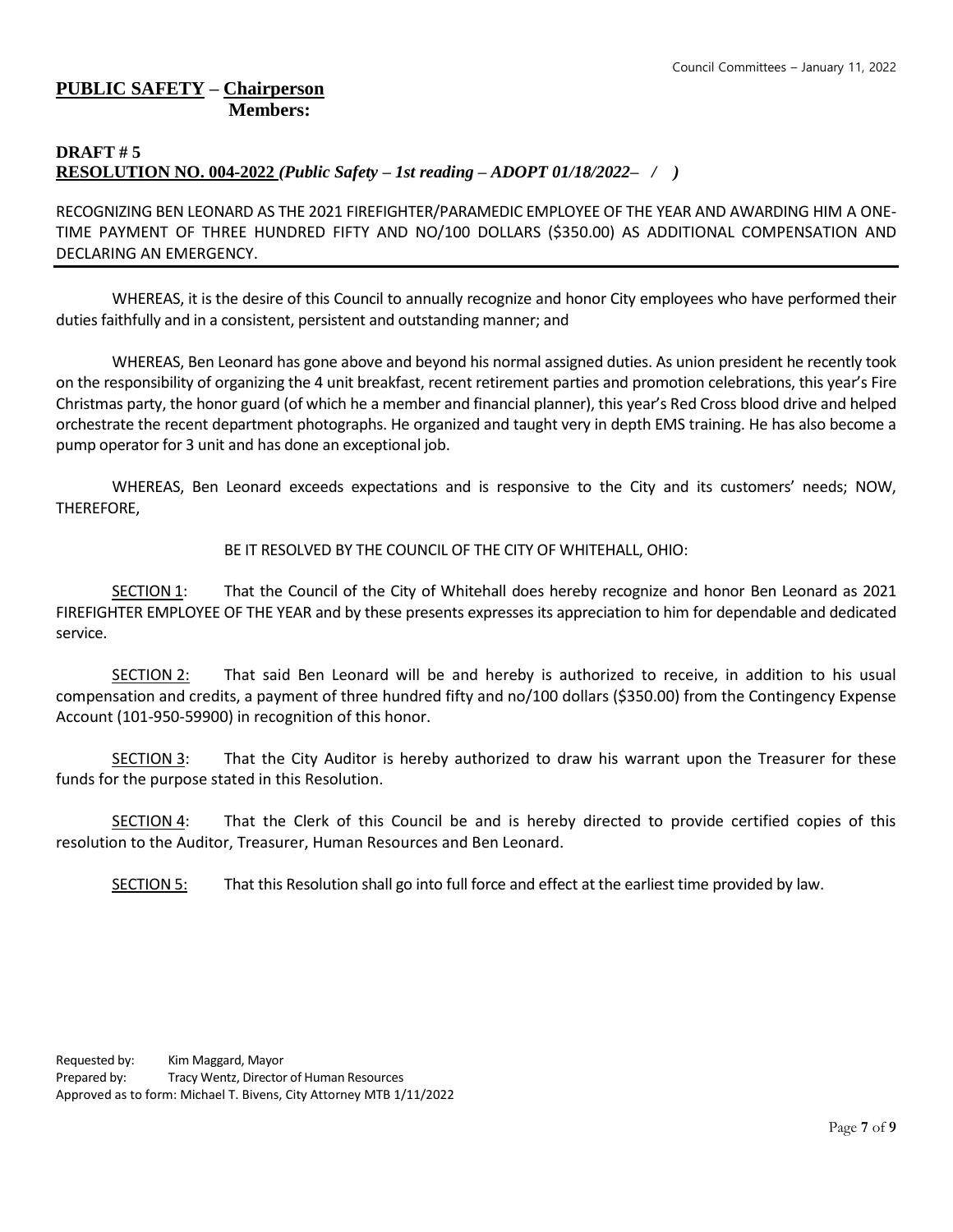## **DRAFT # 6 RESOLUTION NO. 005-2022** *(Public Safety – 1st reading – ADOPT 01/18/2022– / )*

RECOGNIZING TANNER WILLIAMS AS THE 2021 POLICE OFFICER EMPLOYEE OF THE YEAR AND AWARDING HIM A ONE-TIME PAYMENT OF THREE HUNDRED FIFTY AND NO/100 DOLLARS (\$350.00) AS ADDITIONAL COMPENSATION AND DECLARING AN EMERGENCY.

WHEREAS, it is the desire of this Council to annually recognize and honor City employees who have performed their duties faithfully and in a consistent, persistent and outstanding manner; and

WHEREAS, Tanner Williams has gone above and beyond his normal assigned duties. He is active in nearly every specialized function of the police department. Since 2018, he has served as a member of the crash team, honor guard, peer support team, SWAT negotiator, bike patrol officer, training officer, field-training officer and officer-in-charge. He is currently a School Resource Officer. In his spare time, he volunteers for the Starfish Assignment and is a member of the Civil Air Patrol. Officer Williams is a great example of hard worker and a team player.

WHEREAS, Tanner Williams exceeds expectations and is responsive to the City and its customers' needs; NOW, THEREFORE,

BE IT RESOLVED BY THE COUNCIL OF THE CITY OF WHITEHALL, OHIO:

SECTION 1: That the Council of the City of Whitehall does hereby recognize and honor Tanner Williams as 2021 POLICE OFFICER EMPLOYEE OF THE YEAR and by these presents expresses its appreciation to him for dependable and dedicated service.

SECTION 2: That said Tanner Williams will be and hereby is authorized to receive, in addition to his usual compensation and credits, a payment of three hundred fifty and no/100 dollars (\$350.00) from the Contingency Expense Account (101-950-59900) in recognition of this honor.

SECTION 3: That the City Auditor is hereby authorized to draw his warrant upon the Treasurer for these funds for the purpose stated in this Resolution.

SECTION 4: That the Clerk of this Council be and is hereby directed to provide certified copies of this resolution to the Auditor, Treasurer, Human Resources and Tanner Williams.

SECTION 5: That this Resolution shall go into full force and effect at the earliest time provided by law.